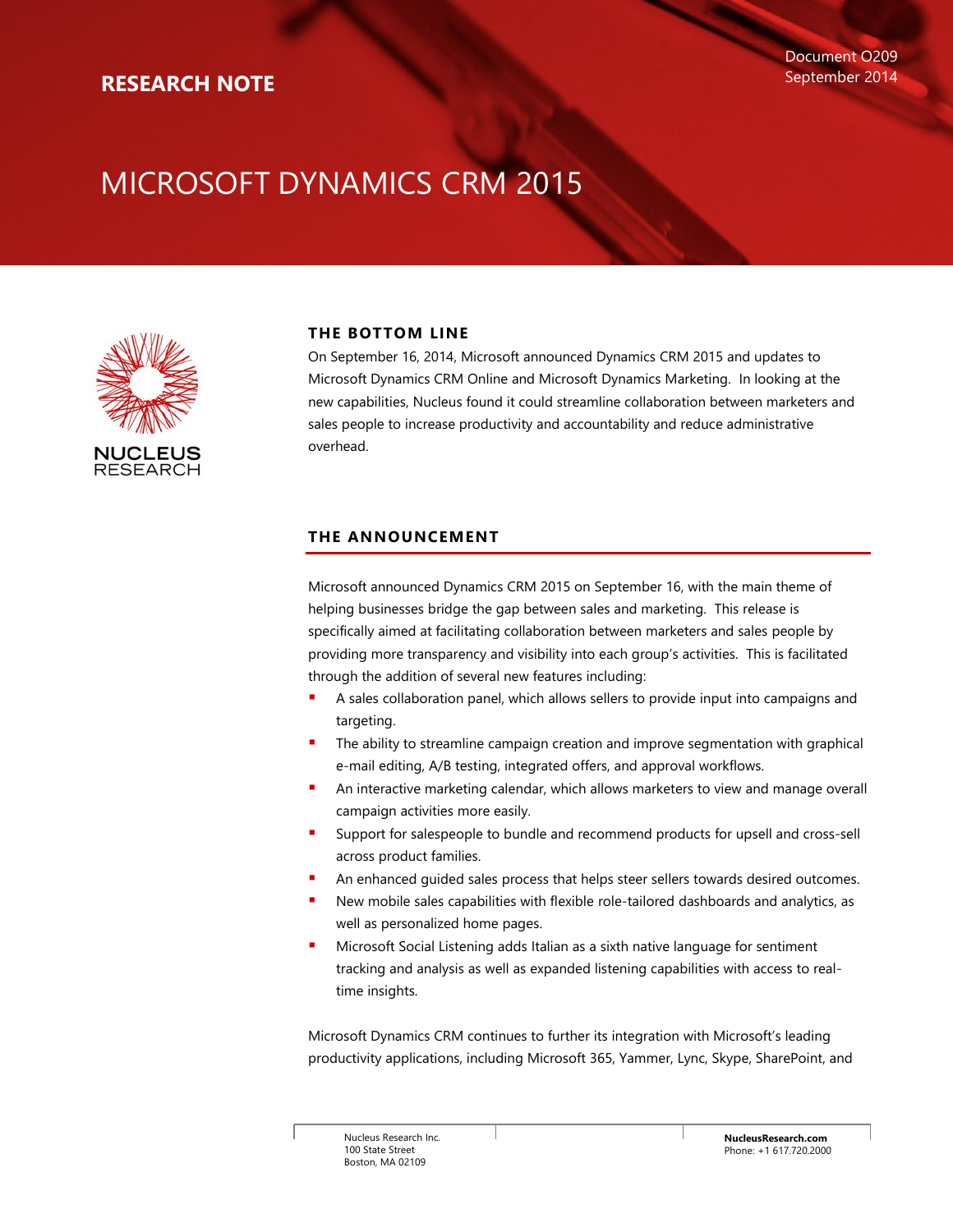Power BI for Office 365. All of these new CRM capabilities announced today are planned to be generally available in the fourth quarter of 2014.

#### **WHY IT MATTERS**

Historically, the applications to support sales (salesforce automation) and marketing (marketing automation) have operated in a somewhat disconnected manner. They are purchased by different buyers, used by different groups, and have different goals. Even in the best of situations, most companies spend considerable time and effort measuring the effectiveness of marketing's campaigns, nurturing and qualifying leads, and ensuring they are appropriate addressed – and hopefully closed – by sales.

With this latest release, Microsoft has leveraged its investments (both organic and by acquisition) in marketing and sales automation – as well as its usability and integration capabilities – to streamline the handoffs between sales and marketing.

#### **INCREASING COLLABORATION**

The sales collaboration panel is intended to reduce the disconnect between sales and marketing by enabling sales people to add their insights to campaigns and targeting. Marketers can also more easily create campaigns through the use of graphical email editing, A/B testing, integrated offers, and approval workflows. Keeping in line with the goals of improved collaboration, marketers can easily use Lync click-to-call for scheduling and Webinar execution, reducing hassles. In addition, there is an interactive marketing calendar that enables marketers to more easily view the long-term direction of the campaigns.

Microsoft recognizes that marketers must be able to easily communicate among themselves and with sales people in order to create the most effective marketing campaigns. With the sales collaboration panel and with interdepartmental collaboration capabilities, marketers can more easily incorporate the input of the salespeople. The capabilities also make collaboration across marketing easier.

#### **GIVING SALES MORE TO SELL**

Dynamics CRM's new capabilities enable salespeople to more easily bundle products for upsell and cross-sell across product families, and also to do more with enhanced mobile device capabilities. In 2012, Nucleus found that providing salespeople with mobile access to CRM led to a 14.6 percent increase in productivity (Nucleus Research *m13 – The value of mobile and social for CRM,* March, 2012), and that number has grown as CRM has gotten smarter and mobile app development has become more sophisticated. The roletailored dashboards and analytics, as well as personalized home pages, will help individual sales people be more effective and productive.